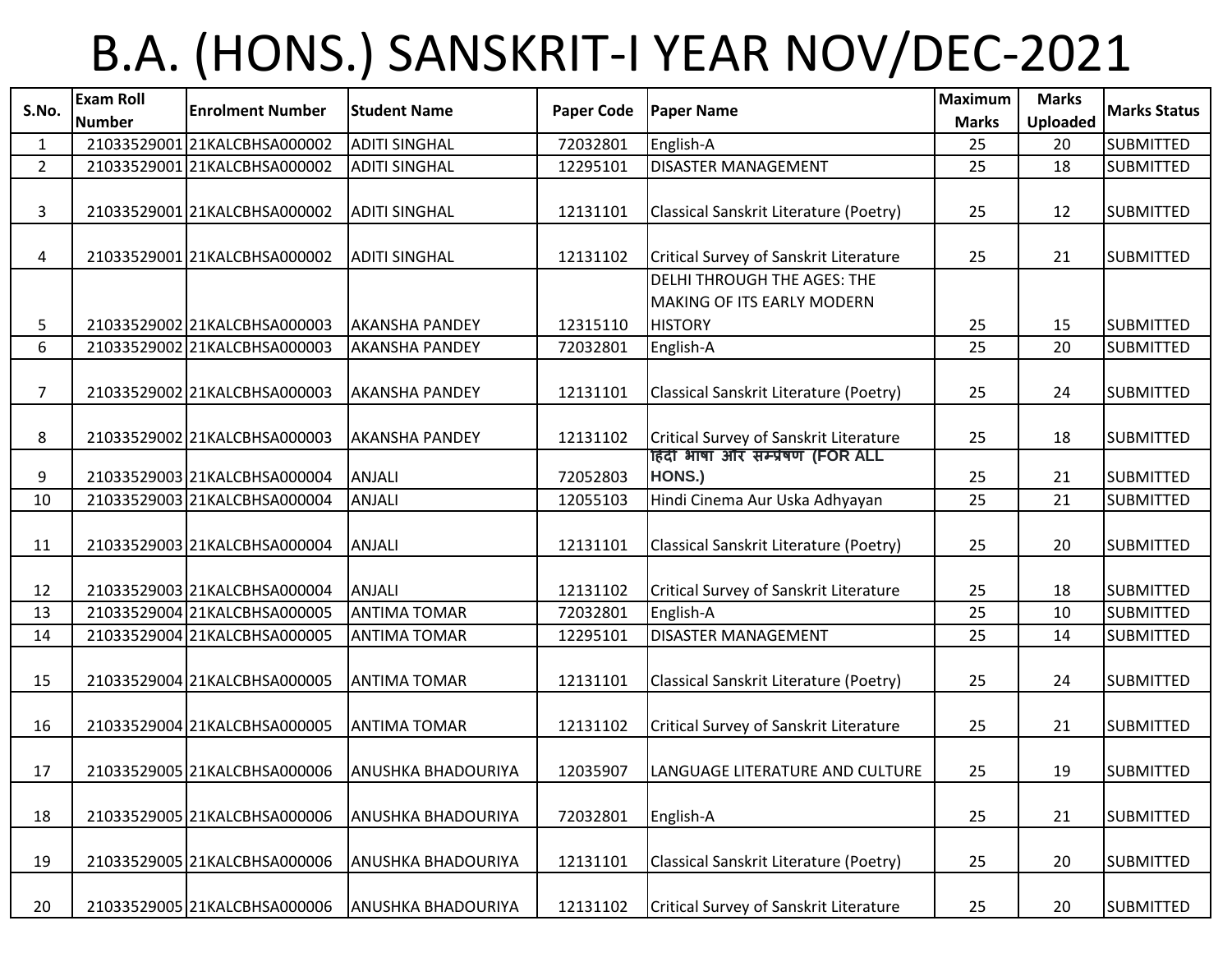| 21 |                              |                      |          |                                        |    |    | <b>SUBMITTED</b> |
|----|------------------------------|----------------------|----------|----------------------------------------|----|----|------------------|
|    | 21033529006 21KALCBHSA000007 | <b>CHAVI JANA</b>    | 12035907 | LANGUAGE LITERATURE AND CULTURE        | 25 | 13 |                  |
| 22 | 21033529006 21KALCBHSA000007 | <b>CHAVI JANA</b>    | 72032801 | English-A                              | 25 | 18 | <b>SUBMITTED</b> |
|    |                              |                      |          |                                        |    |    |                  |
| 23 | 21033529006 21KALCBHSA000007 | <b>CHAVI JANA</b>    | 12131101 | Classical Sanskrit Literature (Poetry) | 25 | 12 | <b>SUBMITTED</b> |
|    |                              |                      |          |                                        |    |    |                  |
| 24 | 21033529006 21KALCBHSA000007 | <b>CHAVI JANA</b>    | 12131102 | Critical Survey of Sanskrit Literature | 25 | 14 | <b>SUBMITTED</b> |
|    |                              |                      |          | <b>GANDHI AND THE CONTEMPORARY</b>     |    |    |                  |
| 25 | 21033529007 21KALCBHSA000008 | <b>DEEPA</b>         | 12325904 | <b>WORLD</b>                           | 25 | 16 | <b>SUBMITTED</b> |
| 26 | 21033529007 21KALCBHSA000008 | <b>DEEPA</b>         | 72032801 | English-A                              | 25 | 12 | <b>SUBMITTED</b> |
|    |                              |                      |          |                                        |    |    |                  |
| 27 | 21033529007 21KALCBHSA000008 | <b>DEEPA</b>         | 12131101 | Classical Sanskrit Literature (Poetry) | 25 | 19 | <b>SUBMITTED</b> |
|    |                              |                      |          |                                        |    |    |                  |
| 28 | 21033529007 21KALCBHSA000008 | <b>DEEPA</b>         | 12131102 | Critical Survey of Sanskrit Literature | 25 | 17 | <b>SUBMITTED</b> |
|    |                              |                      |          |                                        |    |    |                  |
| 29 | 21033529008 21KALCBHSA000009 | <b>DRISHTI</b>       | 12131102 | Critical Survey of Sanskrit Literature | 25 | 19 | <b>SUBMITTED</b> |
|    |                              |                      |          | हिंदी भाषा और सम्प्रेषण (FOR ALL       |    |    |                  |
| 30 | 21033529008 21KALCBHSA000009 | <b>DRISHTI</b>       | 72052803 | HONS.)                                 | 25 | 16 | <b>SUBMITTED</b> |
| 31 | 21033529008 21KALCBHSA000009 | <b>DRISHTI</b>       | 12055103 | Hindi Cinema Aur Uska Adhyayan         | 25 | 20 | <b>SUBMITTED</b> |
|    |                              |                      |          |                                        |    |    |                  |
|    |                              |                      |          |                                        |    |    |                  |
| 32 | 21033529008 21KALCBHSA000009 | <b>DRISHTI</b>       | 12131101 | Classical Sanskrit Literature (Poetry) | 25 | 12 | <b>SUBMITTED</b> |
| 33 | 21033529009 21KALCBHSA000010 | <b>HIMANI</b>        | 72032801 | English-A                              | 25 | 18 | <b>SUBMITTED</b> |
|    |                              |                      |          |                                        |    |    |                  |
| 34 | 21033529009 21KALCBHSA000010 | <b>HIMANI</b>        | 12131101 | Classical Sanskrit Literature (Poetry) | 25 | 18 | <b>SUBMITTED</b> |
|    |                              |                      |          |                                        |    |    |                  |
| 35 | 21033529009 21KALCBHSA000010 | <b>HIMANI</b>        | 12131102 | Critical Survey of Sanskrit Literature | 25 | 19 | <b>SUBMITTED</b> |
| 36 | 21033529009 21KALCBHSA000010 | <b>HIMANI</b>        | 12325907 | POLITICS OF GLOBALIZATION              | 25 | 21 | <b>SUBMITTED</b> |
|    |                              |                      |          | <b>GANDHI AND THE CONTEMPORARY</b>     |    |    |                  |
| 37 | 21033529010 21KALCBHSA000011 | <b>KOMAL</b>         | 12325904 | <b>WORLD</b>                           | 25 | 18 | <b>SUBMITTED</b> |
|    |                              |                      |          | हिंदी भाषा और सम्प्रेषण (FOR ALL       |    |    |                  |
| 38 | 21033529010 21KALCBHSA000011 | <b>KOMAL</b>         | 72052803 | HONS.)                                 | 25 | 19 | <b>SUBMITTED</b> |
|    |                              |                      |          |                                        |    |    |                  |
| 39 | 21033529010 21KALCBHSA000011 | <b>KOMAL</b>         | 12131101 | Classical Sanskrit Literature (Poetry) | 25 | 12 | <b>SUBMITTED</b> |
|    |                              |                      |          |                                        |    |    |                  |
| 40 | 21033529010 21KALCBHSA000011 | <b>KOMAL</b>         | 12131102 | Critical Survey of Sanskrit Literature | 25 | 15 | <b>SUBMITTED</b> |
|    |                              |                      |          | हिंदी भाषा और सम्प्रेषण (FOR ALL       |    |    |                  |
| 41 | 21033529011 21KALCBHSA000012 | KUMARI GUNJAN TIWARI | 72052803 | HONS.)                                 | 25 | 19 | <b>SUBMITTED</b> |
|    |                              |                      |          |                                        |    |    |                  |
|    |                              |                      |          | Hindi Cinema Aur Uska Adhyayan         |    |    |                  |
| 42 | 21033529011 21KALCBHSA000012 | KUMARI GUNJAN TIWARI | 12055103 |                                        | 25 | 21 | <b>SUBMITTED</b> |
|    |                              |                      |          |                                        |    |    |                  |
| 43 | 21033529011 21KALCBHSA000012 | KUMARI GUNJAN TIWARI | 12131101 | Classical Sanskrit Literature (Poetry) | 25 | 24 | <b>SUBMITTED</b> |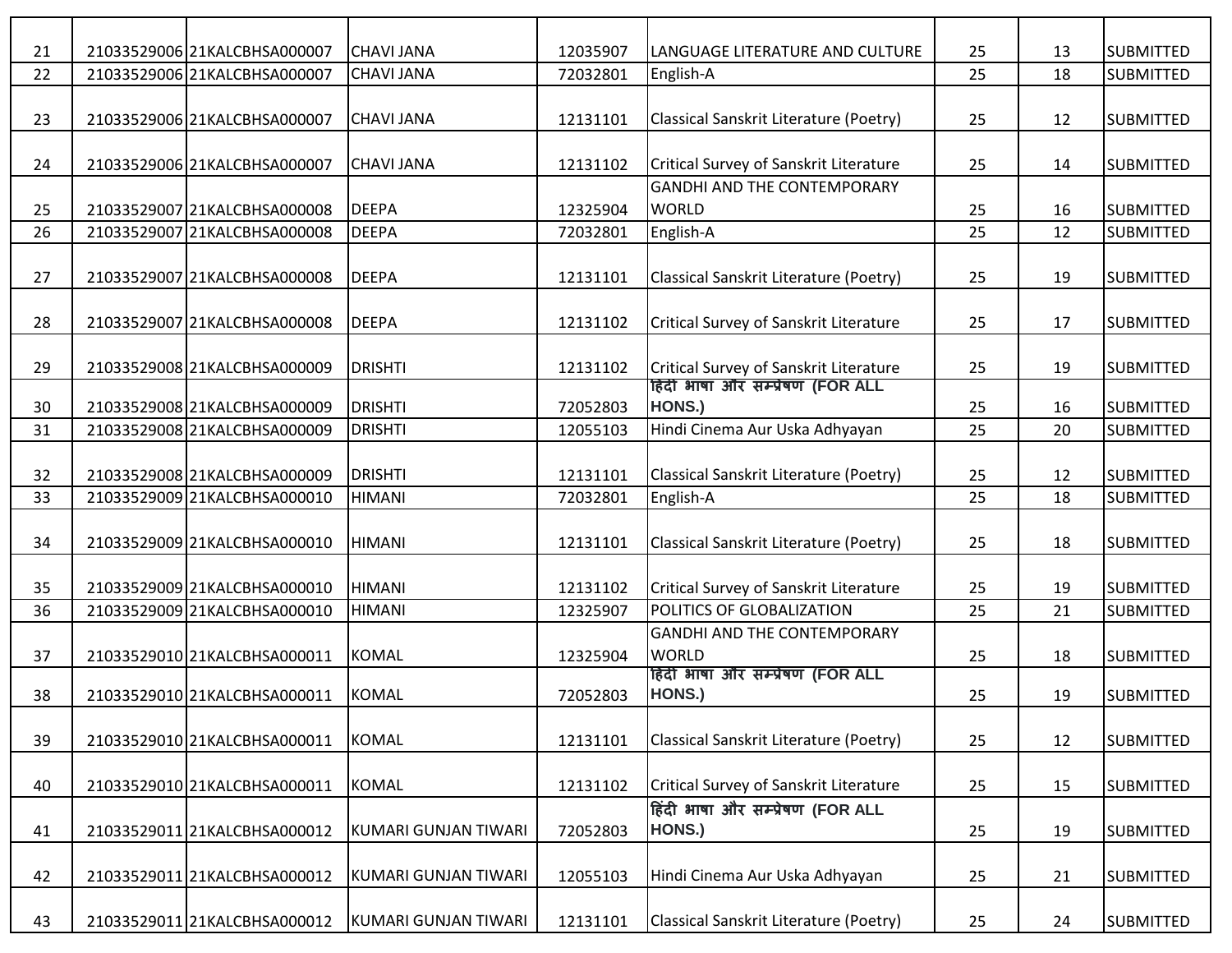| 44 | 21033529011 21KALCBHSA000012 | KUMARI GUNJAN TIWARI | 12131102 | Critical Survey of Sanskrit Literature             | 25 | 17          | <b>SUBMITTED</b> |
|----|------------------------------|----------------------|----------|----------------------------------------------------|----|-------------|------------------|
|    |                              |                      |          | <b>GANDHI AND THE CONTEMPORARY</b>                 |    |             |                  |
| 45 | 21033529012 21KALCBHSA000014 | <b>MONIKA BHATT</b>  | 12325904 | <b>WORLD</b>                                       | 25 | 14          | <b>SUBMITTED</b> |
|    |                              |                      |          | हिंदी भाषा और सम्प्रेषण (FOR ALL                   |    |             |                  |
| 46 | 21033529012 21KALCBHSA000014 | <b>MONIKA BHATT</b>  | 72052803 | HONS.)                                             | 25 | 22          | <b>SUBMITTED</b> |
| 47 | 21033529012 21KALCBHSA000014 | <b>MONIKA BHATT</b>  | 12131101 | Classical Sanskrit Literature (Poetry)             | 25 | 18          | <b>SUBMITTED</b> |
| 48 | 21033529012 21KALCBHSA000014 | <b>MONIKA BHATT</b>  | 12131102 | Critical Survey of Sanskrit Literature             | 25 | 20          | <b>SUBMITTED</b> |
| 49 | 21033529013 21KALCBHSA000015 | <b>NEHA</b>          | 72052803 | हिंदी भाषा और सम्प्रेषण (FOR ALL<br>HONS.)         | 25 | $\mathbf 0$ | <b>SUBMITTED</b> |
| 50 | 21033529013 21KALCBHSA000015 | <b>NEHA</b>          | 12055103 | Hindi Cinema Aur Uska Adhyayan                     | 25 | 20          | <b>SUBMITTED</b> |
| 51 | 21033529013 21KALCBHSA000015 | <b>NEHA</b>          | 12131101 | Classical Sanskrit Literature (Poetry)             | 25 | 14          | <b>SUBMITTED</b> |
| 52 | 21033529013 21KALCBHSA000015 | <b>NEHA</b>          | 12131102 | Critical Survey of Sanskrit Literature             | 25 | 10          | <b>SUBMITTED</b> |
| 53 | 21033529014 21KALCBHSA000016 | <b>NEHA</b>          | 12325904 | <b>GANDHI AND THE CONTEMPORARY</b><br><b>WORLD</b> | 25 | 13          | <b>SUBMITTED</b> |
| 54 | 21033529014 21KALCBHSA000016 | <b>NEHA</b>          | 72052803 | हिंदी भाषा और सम्प्रेषण (FOR ALL<br>HONS.)         | 25 | 20          | <b>SUBMITTED</b> |
| 55 | 21033529014 21KALCBHSA000016 | <b>NEHA</b>          | 12131101 | Classical Sanskrit Literature (Poetry)             | 25 | 18          | <b>SUBMITTED</b> |
| 56 | 21033529014 21KALCBHSA000016 | <b>NEHA</b>          | 12131102 | Critical Survey of Sanskrit Literature             | 25 | 20          | <b>SUBMITTED</b> |
| 57 | 21033529015 21KALCBHSA000017 | <b>NEHA PANT</b>     | 12325904 | <b>GANDHI AND THE CONTEMPORARY</b><br><b>WORLD</b> | 25 | 12          | <b>SUBMITTED</b> |
| 58 | 21033529015 21KALCBHSA000017 | <b>NEHA PANT</b>     | 72052803 | हिंदी भाषा और सम्प्रेषण (FOR ALL<br>HONS.)         | 25 | 21          | <b>SUBMITTED</b> |
| 59 | 21033529015 21KALCBHSA000017 | <b>NEHA PANT</b>     | 12131101 | Classical Sanskrit Literature (Poetry)             | 25 | 16          | <b>SUBMITTED</b> |
| 60 | 21033529015 21KALCBHSA000017 | <b>NEHA PANT</b>     | 12131102 | Critical Survey of Sanskrit Literature             | 25 | 19          | <b>SUBMITTED</b> |
| 61 | 21033529016 21KALCBHSA000018 | <b>NENSY KOCH</b>    | 72052803 | हिंदी भाषा और सम्प्रेषण (FOR ALL<br>HONS.)         | 25 | 21          | <b>SUBMITTED</b> |
| 62 | 21033529016 21KALCBHSA000018 | <b>NENSY KOCH</b>    | 12035907 | LANGUAGE LITERATURE AND CULTURE                    | 25 | 18          | <b>SUBMITTED</b> |
| 63 | 21033529016 21KALCBHSA000018 | <b>NENSY KOCH</b>    | 12131101 | Classical Sanskrit Literature (Poetry)             | 25 | 24          | <b>SUBMITTED</b> |
| 64 | 21033529016 21KALCBHSA000018 | <b>NENSY KOCH</b>    | 12131102 | Critical Survey of Sanskrit Literature             | 25 | 21          | <b>SUBMITTED</b> |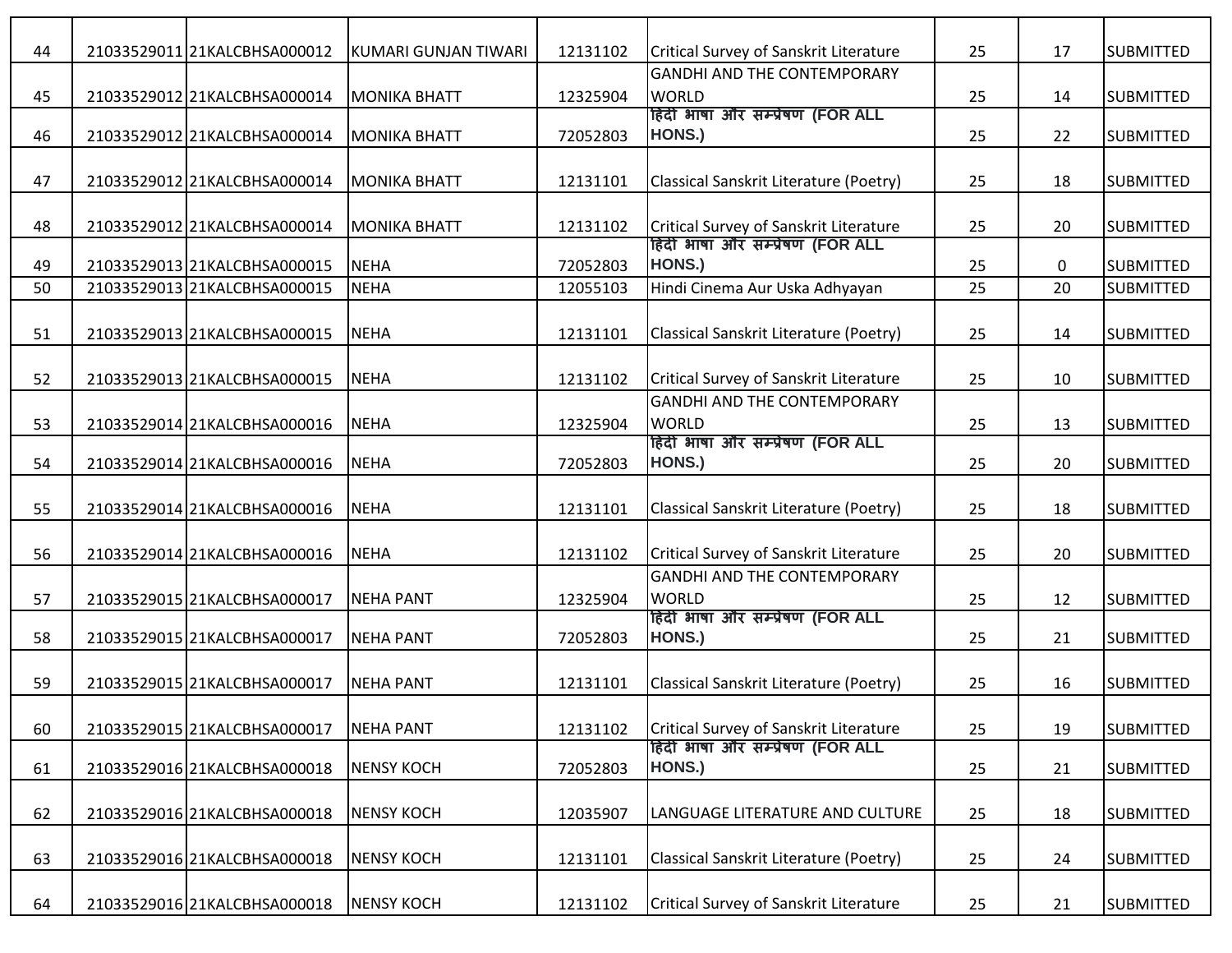|          |                                                              |                       |                      | हिंदी भाषा और सम्प्रेषण (FOR ALL                                           |          |             |                                      |
|----------|--------------------------------------------------------------|-----------------------|----------------------|----------------------------------------------------------------------------|----------|-------------|--------------------------------------|
| 65       | 21033529017 21KALCBHSA000019                                 | NIKITA SHARMA         | 72052803             | HONS.)                                                                     | 25       | 0           | <b>SUBMITTED</b>                     |
| 66       | 21033529017 21KALCBHSA000019                                 | NIKITA SHARMA         | 11015102             | <b>BASICS OF JOURNALISM</b>                                                | 25       | $\mathbf 0$ | <b>SUBMITTED</b>                     |
|          |                                                              |                       |                      |                                                                            |          |             |                                      |
| 67       | 21033529017 21KALCBHSA000019                                 | <b>NIKITA SHARMA</b>  | 12131101             | Classical Sanskrit Literature (Poetry)                                     | 25       | 12          | <b>SUBMITTED</b>                     |
|          |                                                              |                       |                      |                                                                            |          |             |                                      |
| 68       | 21033529017 21KALCBHSA000019                                 | <b>NIKITA SHARMA</b>  | 12131102             | Critical Survey of Sanskrit Literature                                     | 25       | 17          | <b>SUBMITTED</b>                     |
| 69       | 21033529018 21KALCBHSA000020                                 | <b>PRANJLI TOMAR</b>  | 12325907             | POLITICS OF GLOBALIZATION                                                  | 25       | 15          | <b>SUBMITTED</b>                     |
| 70       | 21033529018 21KALCBHSA000020                                 | <b>PRANJLI TOMAR</b>  | 72032801             | English-A                                                                  | 25       | 17          | <b>SUBMITTED</b>                     |
|          |                                                              |                       |                      |                                                                            |          |             |                                      |
| 71       | 21033529018 21KALCBHSA000020                                 | <b>PRANJLI TOMAR</b>  | 12131101             | Classical Sanskrit Literature (Poetry)                                     | 25       | 24          | <b>SUBMITTED</b>                     |
|          |                                                              |                       |                      |                                                                            |          |             |                                      |
| 72       | 21033529018 21KALCBHSA000020                                 | <b>PRANJLI TOMAR</b>  | 12131102             | Critical Survey of Sanskrit Literature                                     | 25       | 23          | <b>SUBMITTED</b>                     |
|          |                                                              |                       |                      | हिंदी भाषा और सम्प्रेषण (FOR ALL                                           |          |             |                                      |
| 73       | 21033529019 21KALCBHSA000021                                 | PRIYANKA              | 72052803             | HONS.)                                                                     | 25       | 0           | <b>SUBMITTED</b>                     |
| 74       | 21033529019 21KALCBHSA000021                                 | PRIYANKA              | 12055103             | Hindi Cinema Aur Uska Adhyayan                                             | 25       | 23          | <b>SUBMITTED</b>                     |
|          |                                                              |                       |                      |                                                                            |          |             |                                      |
| 75       | 21033529019 21KALCBHSA000021                                 | PRIYANKA              | 12131101             | Classical Sanskrit Literature (Poetry)                                     | 25       | 12          | <b>SUBMITTED</b>                     |
|          |                                                              |                       |                      |                                                                            |          |             |                                      |
| 76       | 21033529019 21KALCBHSA000021                                 | PRIYANKA              | 12131102             | Critical Survey of Sanskrit Literature<br>हिंदी भाषा और सम्प्रेषण (FOR ALL | 25       | $\mathbf 0$ | <b>SUBMITTED</b>                     |
| 77       | 21033529020 21KALCBHSA000022                                 | PRIYANKA              | 72052803             | HONS.)                                                                     | 25       | 23          | <b>SUBMITTED</b>                     |
| 78       | 21033529020 21KALCBHSA000022                                 | PRIYANKA              | 12055103             | Hindi Cinema Aur Uska Adhyayan                                             | 25       | 23          | <b>SUBMITTED</b>                     |
|          |                                                              |                       |                      |                                                                            |          |             |                                      |
| 79       | 21033529020 21KALCBHSA000022                                 | PRIYANKA              | 12131101             | Classical Sanskrit Literature (Poetry)                                     | 25       |             | <b>SUBMITTED</b>                     |
|          |                                                              |                       |                      |                                                                            |          |             |                                      |
|          |                                                              |                       |                      |                                                                            |          | 24          |                                      |
|          |                                                              |                       |                      |                                                                            |          |             |                                      |
| 80       | 21033529020 21KALCBHSA000022                                 | PRIYANKA              | 12131102             | Critical Survey of Sanskrit Literature                                     | 25       | 20          | <b>SUBMITTED</b>                     |
|          |                                                              |                       |                      |                                                                            |          |             |                                      |
| 81       | 21033529021 21KALCBHSA000023                                 | <b>SABA</b>           | 12035907             | LANGUAGE LITERATURE AND CULTURE                                            | 25       | 18          | <b>SUBMITTED</b>                     |
| 82       | 21033529021 21KALCBHSA000023                                 | <b>SABA</b>           | 72032801             | English-A                                                                  | 25       | 18          | SUBMITTED                            |
|          |                                                              |                       |                      |                                                                            |          |             |                                      |
| 83       | 21033529021 21KALCBHSA000023 SABA                            |                       | 12131101             | Classical Sanskrit Literature (Poetry)                                     | 25       | 20          | <b>SUBMITTED</b>                     |
|          |                                                              |                       |                      |                                                                            |          |             |                                      |
| 84       | 21033529021 21KALCBHSA000023                                 | <b>SABA</b>           | 12131102             | Critical Survey of Sanskrit Literature                                     | 25       | 19          | <b>SUBMITTED</b>                     |
| 85       | 21033529022 21KALCBHSA000024                                 | <b>SANJANA KUMARI</b> | 72052802             | HINDI BHASHA AUR SANSPRESHAN                                               | 25       | 15          | <b>SUBMITTED</b>                     |
| 86       | 21033529022 21KALCBHSA000024                                 | <b>SANJANA KUMARI</b> | 12295101             | DISASTER MANAGEMENT                                                        | 25       | 17          | <b>SUBMITTED</b>                     |
|          | 21033529022 21KALCBHSA000024                                 |                       |                      |                                                                            |          |             |                                      |
| 87       |                                                              | <b>SANJANA KUMARI</b> | 12131101             | Classical Sanskrit Literature (Poetry)                                     | 25       | 20          | <b>SUBMITTED</b>                     |
|          |                                                              | <b>SANJANA KUMARI</b> |                      |                                                                            |          |             |                                      |
| 88<br>89 | 21033529022 21KALCBHSA000024<br>21033529023 21KALCBHSA000025 | <b>SAPNA</b>          | 12131102<br>72032801 | Critical Survey of Sanskrit Literature<br>English-A                        | 25<br>25 | 20<br>10    | <b>SUBMITTED</b><br><b>SUBMITTED</b> |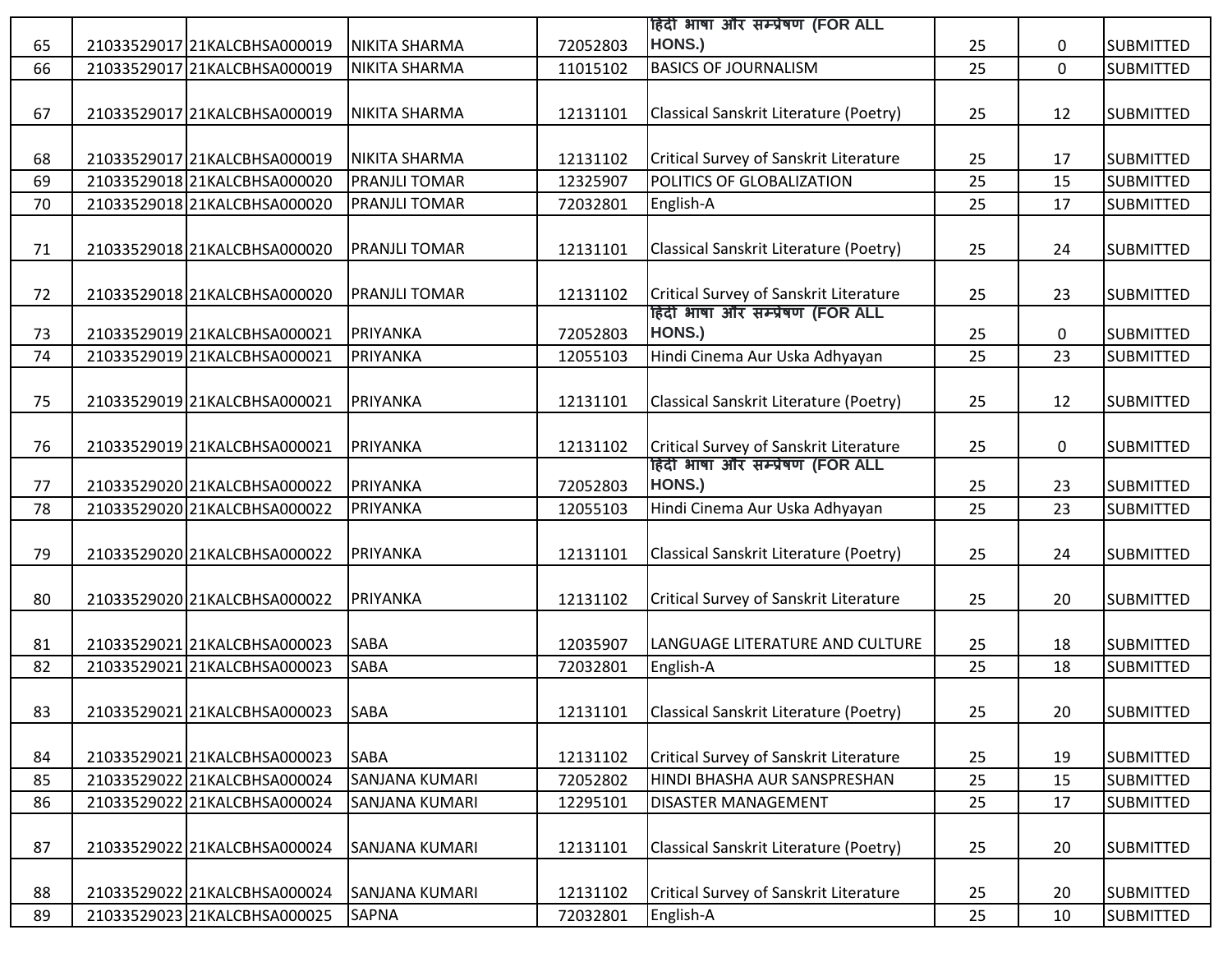| 90  | 21033529023 21KALCBHSA000025 | <b>SAPNA</b>          | 12131101 | Classical Sanskrit Literature (Poetry)        | 25 | 14          | <b>SUBMITTED</b> |
|-----|------------------------------|-----------------------|----------|-----------------------------------------------|----|-------------|------------------|
|     |                              |                       |          |                                               |    |             |                  |
| 91  | 21033529023 21KALCBHSA000025 | <b>SAPNA</b>          | 12131102 | Critical Survey of Sanskrit Literature        | 25 | $\mathbf 0$ | <b>SUBMITTED</b> |
| 92  | 2103352902321KALCBHSA000025  | <b>SAPNA</b>          | 12325907 | POLITICS OF GLOBALIZATION                     | 25 | $\mathbf 0$ | <b>SUBMITTED</b> |
|     |                              |                       |          | <b>GANDHI AND THE CONTEMPORARY</b>            |    |             |                  |
| 93  | 21033529024 21KALCBHSA000026 | <b>SHALINI TIWARI</b> | 12325904 | <b>WORLD</b>                                  | 25 | 19          | <b>SUBMITTED</b> |
| 94  | 21033529024 21KALCBHSA000026 | <b>SHALINI TIWARI</b> | 72032801 | English-A                                     | 25 | 21          | <b>SUBMITTED</b> |
|     |                              |                       |          |                                               |    |             |                  |
| 95  | 21033529024 21KALCBHSA000026 | <b>SHALINI TIWARI</b> | 12131101 | Classical Sanskrit Literature (Poetry)        | 25 | 24          | <b>SUBMITTED</b> |
|     |                              |                       |          |                                               |    |             |                  |
| 96  | 21033529024 21KALCBHSA000026 | <b>SHALINI TIWARI</b> | 12131102 | Critical Survey of Sanskrit Literature        | 25 | 23          | <b>SUBMITTED</b> |
| 97  | 21033529025 21KALCBHSA000027 | <b>SMRITI SUMAN</b>   |          | 32235902_OC ANIMAL DIVERSITY                  | 25 | 21          | <b>SUBMITTED</b> |
| 98  | 21033529025 21KALCBHSA000027 | <b>SMRITI SUMAN</b>   | 72032801 | English-A                                     | 25 | 10          | <b>SUBMITTED</b> |
|     |                              |                       |          |                                               |    |             |                  |
| 99  | 21033529025 21KALCBHSA000027 | <b>SMRITI SUMAN</b>   | 12131101 | Classical Sanskrit Literature (Poetry)        | 25 | 24          | <b>SUBMITTED</b> |
|     |                              |                       |          |                                               |    |             |                  |
| 100 | 21033529025 21KALCBHSA000027 | <b>SMRITI SUMAN</b>   | 12131102 | Critical Survey of Sanskrit Literature        | 25 | 20          | <b>SUBMITTED</b> |
|     |                              |                       |          | <b>GANDHI AND THE CONTEMPORARY</b>            |    |             |                  |
| 101 | 21033529026 21KALCBHSA000028 | <b>SNEHA</b>          | 12325904 | <b>WORLD</b>                                  | 25 | 16          | <b>SUBMITTED</b> |
|     |                              | <b>SNEHA</b>          |          | हिंदी भाषा और सम्प्रेषण (FOR ALL<br>HONS.)    |    |             |                  |
| 102 | 21033529026 21KALCBHSA000028 |                       | 72052803 |                                               | 25 | 17          | <b>SUBMITTED</b> |
| 103 | 21033529026 21KALCBHSA000028 | <b>SNEHA</b>          | 12131101 | Classical Sanskrit Literature (Poetry)        | 25 | 14          | <b>SUBMITTED</b> |
|     |                              |                       |          |                                               |    |             |                  |
| 104 | 21033529026 21KALCBHSA000028 | <b>SNEHA</b>          | 12131102 | Critical Survey of Sanskrit Literature        | 25 | 16          | <b>SUBMITTED</b> |
|     |                              |                       |          | हिंदी भाषा और सम्प्रेषण (FOR ALL              |    |             |                  |
| 105 | 21033529027 21KALCBHSA000029 | <b>SNEHA RAJ</b>      | 72052803 | HONS.)                                        | 25 | 18          | <b>SUBMITTED</b> |
| 106 | 21033529027 21KALCBHSA000029 | <b>SNEHA RAJ</b>      | 12055103 | Hindi Cinema Aur Uska Adhyayan                | 25 | 22          | <b>SUBMITTED</b> |
|     |                              |                       |          |                                               |    |             |                  |
| 107 | 21033529027 21KALCBHSA000029 | <b>SNEHA RAJ</b>      | 12131101 | Classical Sanskrit Literature (Poetry)        | 25 | 18          | <b>SUBMITTED</b> |
|     |                              |                       |          |                                               |    |             |                  |
| 108 | 21033529027 21KALCBHSA000029 | <b>SNEHA RAJ</b>      | 12131102 | <b>Critical Survey of Sanskrit Literature</b> | 25 | 18          | <b>SUBMITTED</b> |
|     |                              |                       |          |                                               |    |             |                  |
| 109 | 21033529028 21KALCBHSA000030 | <b>SONALI SHARMA</b>  | 12131102 | Critical Survey of Sanskrit Literature        | 25 | 18          | <b>SUBMITTED</b> |
| 110 | 21033529028 21KALCBHSA000030 | <b>SONALI SHARMA</b>  | 12325907 | POLITICS OF GLOBALIZATION                     | 25 | $\mathbf 0$ | <b>SUBMITTED</b> |
|     |                              |                       |          | हिंदी भाषा और सम्प्रेषण (FOR ALL              |    |             |                  |
| 111 | 21033529028 21KALCBHSA000030 | <b>SONALI SHARMA</b>  | 72052803 | HONS.)                                        | 25 | 17          | <b>SUBMITTED</b> |
|     |                              |                       |          |                                               |    |             |                  |
| 112 | 21033529028 21KALCBHSA000030 | <b>SONALI SHARMA</b>  | 12131101 | Classical Sanskrit Literature (Poetry)        | 25 | 12          | <b>SUBMITTED</b> |